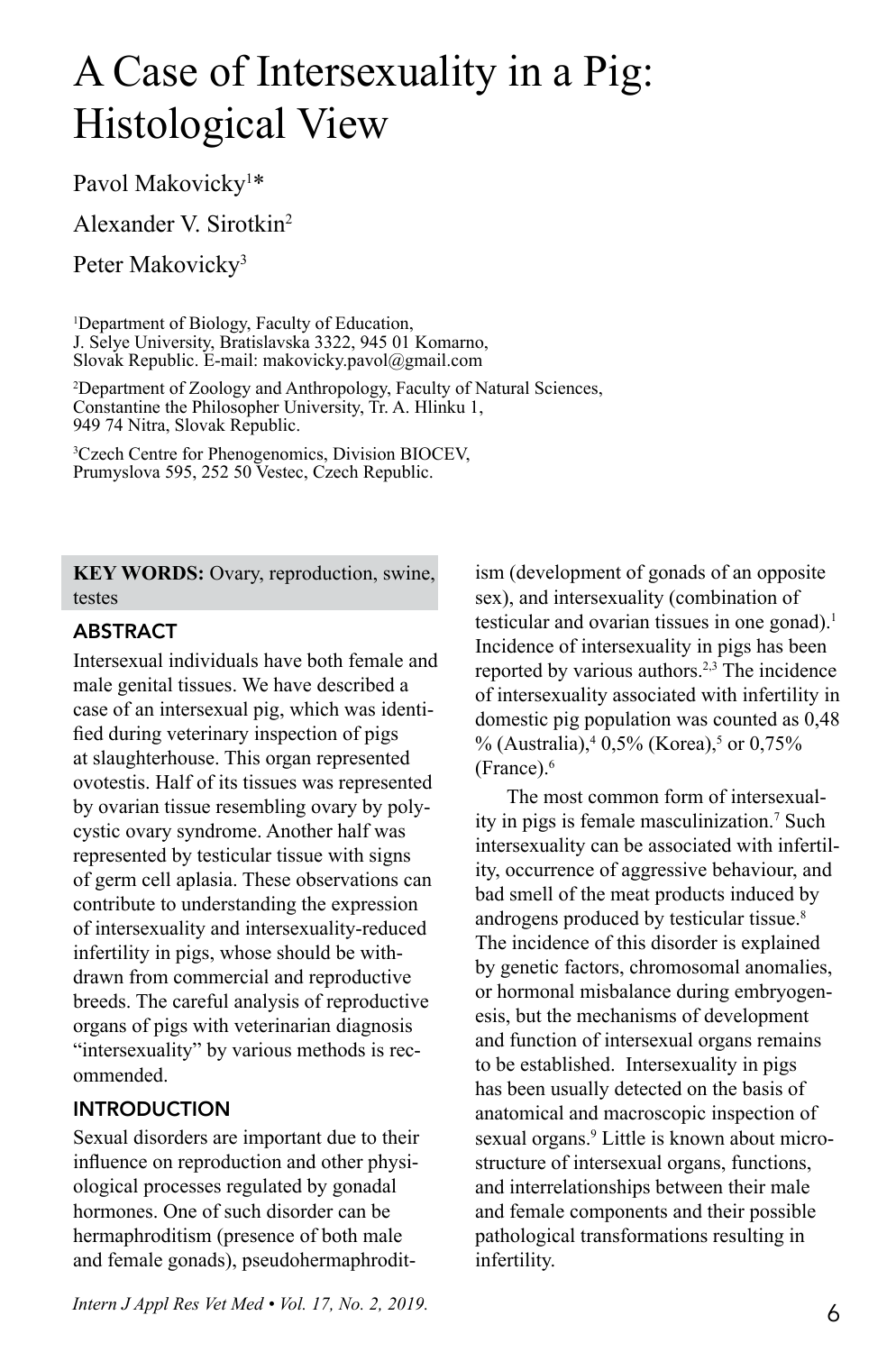This case report describes the results of histological analysis of the generative organ of the intersexual pig, which was identified during veterinary inspection of pigs slaughtered at local slaughterhouse. Such analysis was done to understand the presence and state of its possible male and female components, and to examine their generative, secretory, and proliferative activities.

# MATERIAL AND METHODS

# **Source and Description of the Collected Organ**

The described organ was collected during slaughtering of 100-120 kg pubertal gilts of various breeds at the slaughterhouse in Czech Republic. It was sent to a histopathological laboratory for histological analysis and subsequent diagnosis. This organ was located in the end of horn of uterus, at the place of the ovary. It looked as a 2x1,5x 1 cm, compact yellow ovary with several small follicles at its surface, surrounded by two 1x0,5x0,5 cm compact white-yellow formations looked as testes (Figure 1).

#### **Samples Processing and Evaluation**

The collected formation was subjected to histological analysis. Briefly, both parts of the delivered material (resembling ovary and testes) were processed using a Leica ASP6025 automatic vacuum tissue processor (Leica Biosystems Nussloch GmbH, Heidelberger, Germany). The samples were embedded in paraffin blocks using a Leica EG 1150H embedding station (Leica Biosystems Nussloch GmbH, Heidelberger, Germany). The samples were further cut on a Leica RM2255 rotary microtome (Leica Biosystems Nussloch GmbH, Heidelberger, Germany).

Sections were placed on special silanized slides (Thermo Scientific, Superfrost® Plus, Braunschweig, Germany) and stained with haematoxylin-eosin to view their histomorphology (Bamed, s.r.o., České Budějovice, Czech republic) using a Leica ST5020 staining machine (Leica Biosystems Nussloch GmbH, Heidelberger, Germany). Other series of cuts were stained by Bench

*Figure 1. The view to the delivered material.* 



Mark Special Stains (Roche Diagnostics GmbH, Mannheim, Germany) for detection of polysaccharides with PAS Staining Kit Ventana® (Ventana medical System, Inc., Tuscon, Arizona, USA) and for the verification of collagen with Trichrome Staining Kit Ventana® (Ventana medical System, Inc., Tuscon, Arizona, USA). The last slices were stained with immunohistochemistry with Ki-67 to detect cell proliferation (Lindboe and Torp, 2002).

Before immunostaining, heat-induced antigen retrieval was performed by 20 min. treatment in AVAIR IDA pressure cooker (FSQEA, Ltd., Foshan City, China) using HIER Citrate Buffer pH6 (Zytomed Systems GmbH, Berlin, Germany). After this using Discovery Stainer (Ventana medical System, Inc., Tuscon, Arizona, USA) the slices were stained with Ki-67 Antibody (SP6) antibody (Thermo Fischer Scientific, Waltham, MA USA). Reaction was visualized with DAB Substrate Buffer (Zytomed Systems GmbH, Berlin, Germany). Finally slices were counterstained with Mayer haematoxylin. All the samples were inspected and evaluated at a light microscopic image obtained using Carl Zeiss Scope.A1 microscope (Zeiss, Munchen, Germany).

## **Statistics**

Each second prepared slice was stained by hematoxilin-eosin, for PAS, for Masson trichrome and for Ki-67. In total, four slices were stained and analyzed.

## RESULTS

Histological analysis reveals that the organ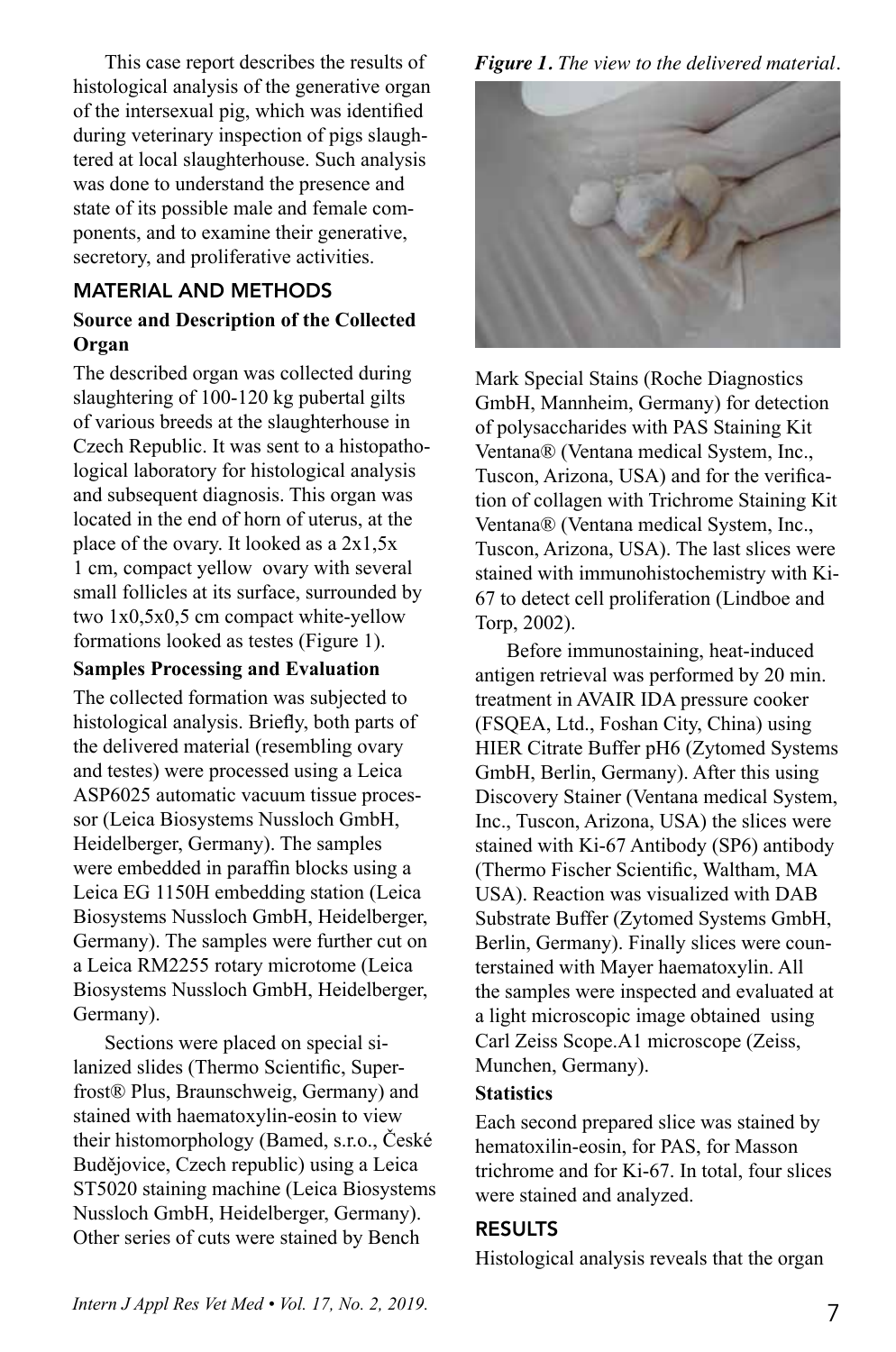contained two distinct parts – ovarian and testicular tissues represented in equal proportions. The ovarian compartment contained several groups of primary ovarian follicles localized in cortical part of the tissue. Some of these primary follicles contained oocytes with swollen and disintegrated nuclei. The major population of ovarian follicles was, however, represented by growing secondary and antral follicles without visible oocytes in the antrum folliculi. The deformations and thickening of follicular wall with partially degenerated zona granulosa, theca interna and theca externa.

The stromal part of the ovarian compartment was represented by good vascularized fat-between sparse stromal serosa cells. The intracellular spaces and follicular fluid contained PAS-positive material. Immunocytochemistry revealed a number of proliferating (Ki-67-positive) granulosa and stromal cells (Figure 2 A, B, C). The testicular part of the organ contained well-recognized tubular structures bordered with one layer of epithelial cells looking like Sertoli cells with a number of semi vital or necrotic elements. Testicular lumen was filled with serosa PAS-positive secret and cellular detritus. Stromal cells were connected with collagen membrane. It was represented by oval eosinophilic cells with basophilic eccentric nuclei resembling Leydig cells. Only small number of stromal cells and no cell within the testicular channel were proliferating (KI-67-positive) (Figure 2 D, E, F).

#### **DISCUSSION**

The intersexuality in each species is detectable utilizing macroscopic, histological, endocrine, cytogenetic, and genetic markers.

*Figure 2. A: Ovarian part of ovotestis: growing follicles with comprised (black arrow), or disintegrated (purple arrow) membrana granulosa and into the contact fibrous tissue (red arrow) resembling thecal tissue and fibrous tissue. All the follicles are without oocytes with pinkish (blue arrow), sparse pinkish (yellow arrow) or only serous secret (grey arrow) into the lumen. Legend: Haematoxylin-eosin staining, x 100. B: Detail of ovarian part of ovotestis: primary follicles with centrally localised ballooned oocytes. Legend: Haematoxylin-eosin staining, x 200. C: Detail of ovarian part of ovotestis: intensive proliferation activity of granulosa cells and ovarian stromal cells. Legend: Ki-67, x 200. D: Testicular part with several tubular formations, which are lined by simple-layered epithelium (black arrow) with some serous secret (blue arrow) and empty lumen (green arrow). Mass of Leydig cells into the interstitial tissue are visible (red arrow). Legend: Haematoxylin-eosin staining, x 100. E: Detail of testicular part of ovotestis: several tubular formations, which are lined by simple-layered epithelium (black arrow) with some serous secret (blue arrow) and empty lumen (green arrow). Numerous Leydig cells into the interstitial tissue (red arrow). Legend: Haematoxylin-eosin staining, x 200. F: Detail of testicular part of of ovotestis: only few proliferating stromal cells, practically no proliferating cells in seminiferous tubules. Legend: Ki-67, x 200.* 



*Intern J Appl Res Vet Med • Vol. 17, No. 2, 2019.* 8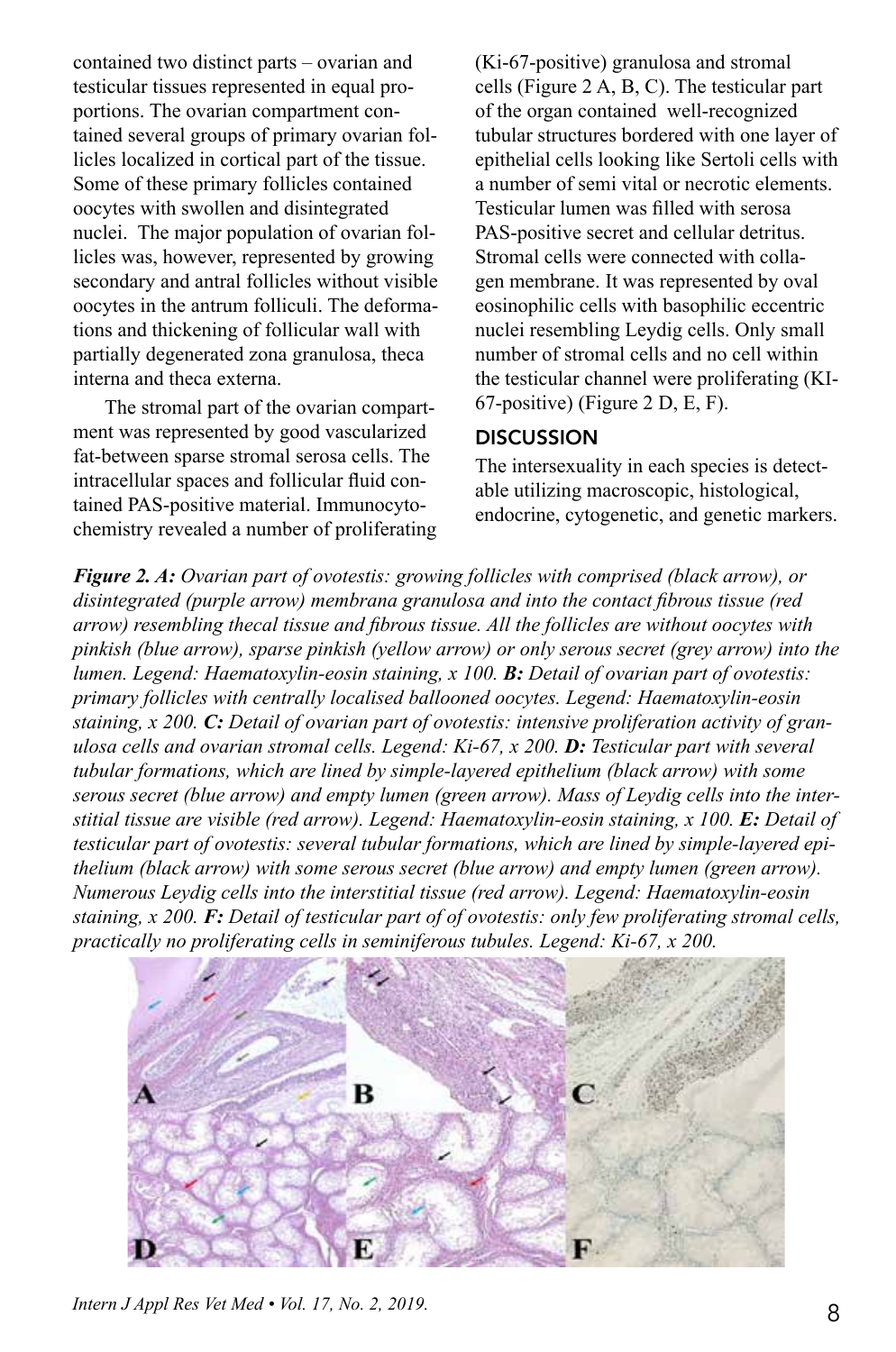Sometimes these markers can be inductors of intersexuality and related infertility, and sometimes they are useful for diagnostics and even treatment of intersexuality related reproductive disorders. It is known that in pigs, two major types of disorders of sexual development are observed. The first one is testicular or ovotesticular disorder, with female sex chromosome complement (XX) and lack of SRY gene. The second on is freemartinism, manifested by XX/XY chimerism in leukocytes.

For an appropriate classification of these cases the description of external and internal genitalia, sex chromosome analysis, SRY gene detection, analysis of testosterone, and estradiol levels in blood and histology of gonads are suggested. Our study is concentrated on ovotestis histology analysis. The outlook and position of the organ can be useful indexes to determine character of gonadal transformation. Sometimes intersexuality is associated with abnormality of visible genitalless. If the male gonads are dominating, the appearance of ovarian tissue in the testis can induce testicular malformation (small undeveloped testis). The presence of testicular tissue in dominating ovarian compartment results occurrence of ovotestis near the horn of uterus, sometimes with testicular elements which can be identified by naked eye.<sup>10</sup> The position of the organ described in this paper near the end of this horn corresponds with this form of intersexuality and suggests that it represents ovotestis with developed ovarian compartment.

The results of histological analysis of this organ supported this hypothesis. It contained both ovarian and testicular compartments. The degenerative changes in testicular compartment had signs of hyperplasia and germ cell aplasia (Sertoli cell syndrome, which is characterized by presence of Sertoli cells, but not of Leydig or spermatogenic cells), whose are characteristics of ovotestis.11 On the other hand, the numerous growing follicles with thin granulosa layer and absence of large antral follicles resembles

ovarian structures observed during polycystic ovarian (Stein Leventhal) syndrome.12 The absence of functional generative cells both in testicular and ovarian parts are signs of intersex-induced infertility. On the other hand, the occurrence of endocrine parts of both testicular and ovarian compartments and the proliferation of endocrine cells in the ovarian compartment suggest that the endocrine part of ovotestis is active.

The endocrine activity could be a cause of morphological and generative abnormalities observed in intersex gonads. For example, the characteristics and possible cause of polycystic ovarian syndrome can be hyper-production of testosterone, which in turn can be due to hypersecretion of luteinizing hormone (LH) and secretion of follicle stimulating hormone (FSH).<sup>13</sup> On the other hand, hormones produced by testicular Leydig cells can inhibit the differentiation and development of the female gonads and induce masculunisation of pigs with all its consequences.14 Therefore, the blood level of reproductive hormones could be the next useful index of intersexual state, which we could recommend to use in daily veterinary praxis.

The endocrine and subsequent morphological and physiological characteristics and malformation are regulated by particular genes. There is evidence that the development of ovotestis is a consequence of chromosomal aberrations in animal karyotype.15 Sexual differentiation and development are regulated by several genes located in both X and Y chromosomes and in autosomes. The involvement and interplay of genes like Wnt4,<sup>16,17</sup> Rspo1,<sup>18</sup> beta-katenin,<sup>19</sup> SOX9, FGF9,20 FOXL2 and SMAD4,<sup>21</sup> in control of gonadal differentiation and release of its hormonal regulator FSH has been demonstrated. It is proposed that appearance of intersexual pigs can be due to autosomal recessive gene, which is transferred by boars. These boars are to be excluded from reproduction.<sup>22</sup>

Therefore, both the cytogenetic and genetic analysis can be the next tool to detect